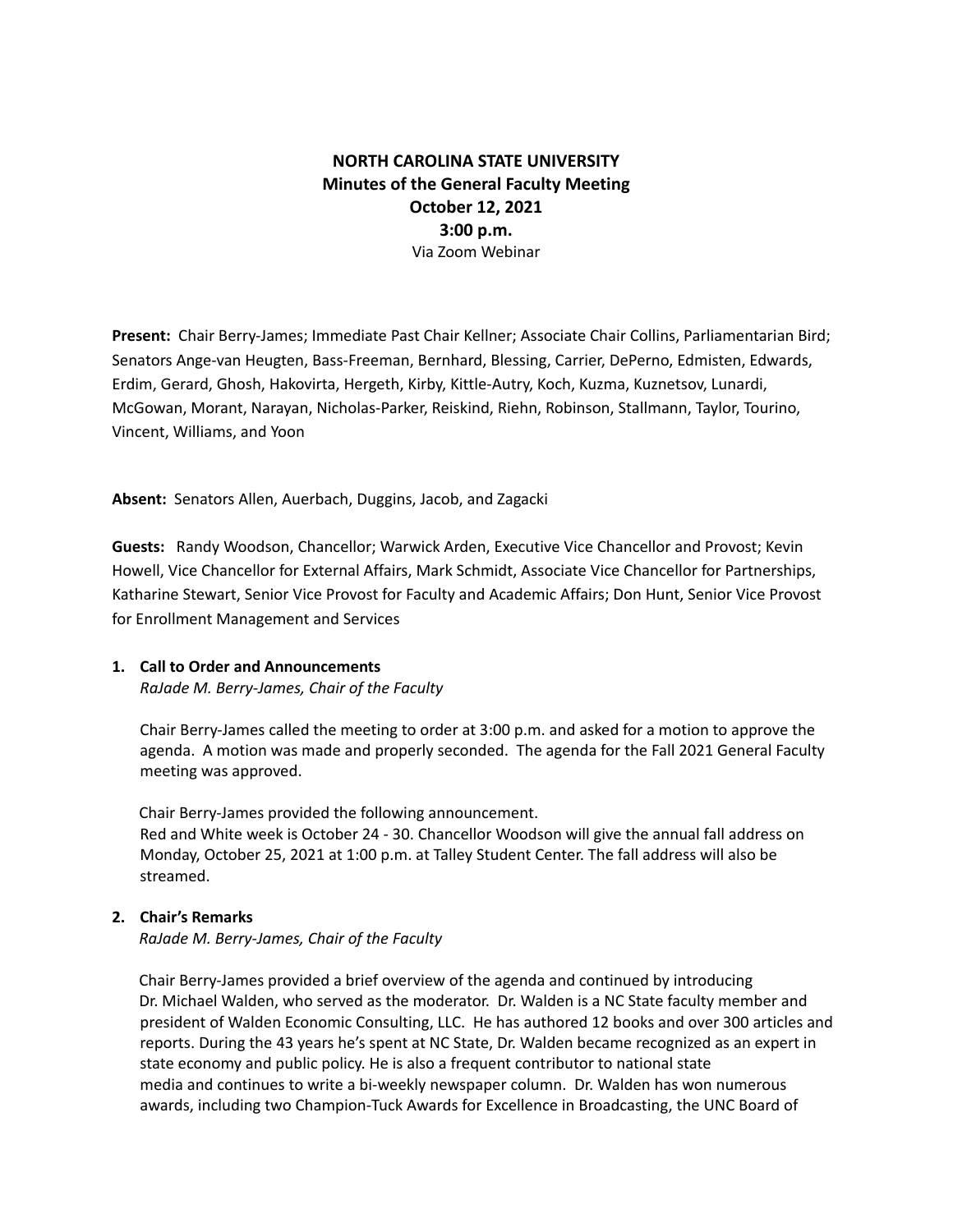Governors Award for Excellence in Public Service, the Holladay Medal for Excellence from North Carolina State University, and the Order of the Long Leaf Pine. His newest books are *Real Solutions* and *Disunionia: A Political Thriller*. His upcoming book, *Re-Launch: How Families Can Be Renewed and the American Dream Revived in the New Independent Lifestyle of the Post-Pandemic Economy* will be published in February 2022. Walden is also a member of the North Carolina Economic Development Association.

# **3. Approval of the Minutes, Spring 2021 General Faculty Meeting, February 23, 2021** *Maria Collins, Associate Chair of the Faculty*

Associate Chair Collins called for a motion to approve the minutes for the February 23, 2021, General Faculty Meeting. A motion and second were made and the minutes were unanimously approved.

### **4. Remarks**

*Randy Woodson, Chancellor Warwic Arden, Executive Vice Chancellor and Provost*

Chancellor Woodson brought greetings to the Faculty Senate. He went on to acknowledge that normally we wouldn't still be talking about getting a budget passed by the General Assembly. The chancellor went on to say that the state went into the fiscal year very healthy, financially, which has the potential to give rise to a very promising budget for UNC and NC State. The house and the senate both passed budgets, both of which have raises for NC State faculty and staff.

The chancellor went on to thank the faculty for all they've done to keep students learning and engaged during the pandemic. He went on to say that the community spread on campus has remained remarkably low and the positive rates have been phenomenally low as well. Chancellor Woodson commended the faculty for being the most vaccinated employee group on campus. 96% of faculty are fully vaccinated. Overall, campus has reached 82% vaccination among all groups. Graduate students are at 90%, staff are approximately 78%, and undergraduates are around 79% to 80% vaccinated.

Chancellor Woodson gave a couple of shout outs. Katherine Hoya, a professor of biological sciences, won an \$18 million grant from the National Institute of Health for a study that looks at environmental impacts on liver cancer among marginalized communities. James Lester, a professor in computer science, won one of the National Science Foundation's Artificial Intelligence Institute grants, a \$20 million grant focused on machine learning and education. Colleagues in CALs have won one of the coveted Science and Technology Center grants from the National Science Foundation. The chancellor also gave a shout out to Bloomberg for ranking NC State's MBA program at #44. For the first time, Bloomberg ranked universities for their diversity index. NC State ranked #1 in the country for educating a diverse workforce through our MBA program.

Provost Arden began by greeting those in attendance and thanked everyone for their hard work and diligence. He stated that vaccination rates are high and all those who are not vaccinated undergo weekly testing.

Provost Arden went on to provide an update on leadership changes. Paola Stein has been appointed as interim dean of the College of Education. Marianne Danowitz is returning to the faculty, effective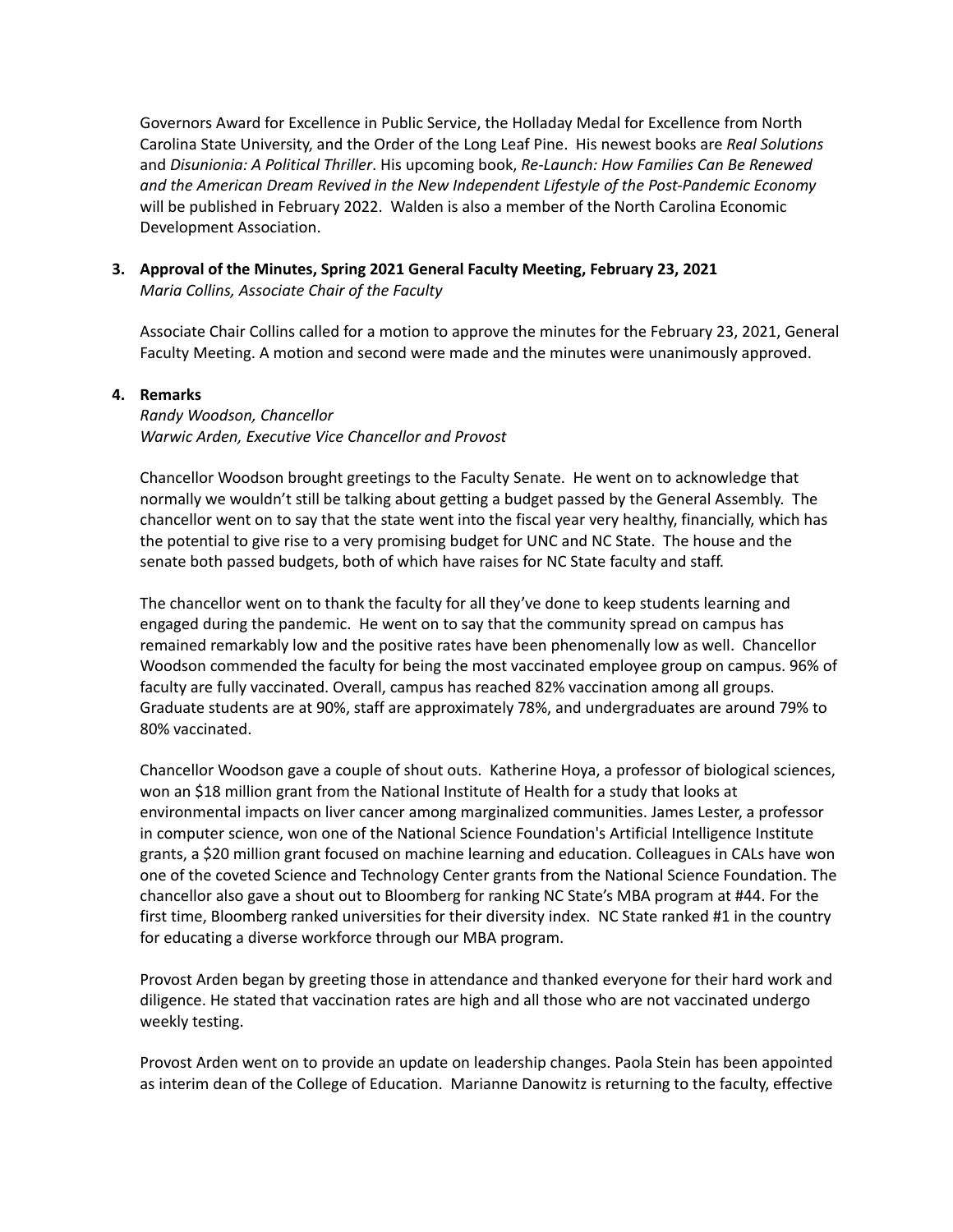immediately. Dean McGhan is leading the search. Kate Muirs is interim dean of the College of Veterinary Medicine effective January 18, 2022. David Hinks is chairing the nomination committee.

The RPT Committee will be chaired by Christopher Roland, College of Sciences. The Honorary Degree Committee will also meet soon. The provost went on to encourage strong nominations for the Honorary Degree.

### **Questions and Discussion**

Fred Cubbage: I understand that you and the committee are looking at removing Dixie from the alma mater. The Virginia Supreme Court unanimously approved removing the Robert E. Lee monument from monument avenue and similar things are happening in Tennessee. I'm interested in closing the loop and learning more about what's going on about eliminating Dixie from the alma mater here at State.

Chancellor Woodson: The alma mater was adopted by the trustees of the university so it's in the purview of the trustees to consider the point that you're raising. We've had a number of groups comment on this. We haven't had a formal committee, but I know the alumni association has vetted the issue, the name, the word, and the meaning around the word within the ranks of the Alumni Association. The Board of Trustees have been briefed on the legal issues surrounding the alma mater, that is, the copyright issues, etc., and the Board of Trustees is well aware of and would be in their purview to act.

### **5. NC State: Improving the Lives of North Carolinians**

Michael L. Walden, moderator

# **a. Engineering Expansion**

Provost Arden provided an overview of the Engineering Expansion initiative. Over the next 4-6 years, NC State will expand the College of Engineering by 30-40% to meet demand on both the student and workforce side. Companies such as Apple, FujiFilm and Novozymes have announced significant expansion largely in fields associated with computer science, electrical computer engineering and biomolecular computer engineering. This will cause even greater demand for NC State graduates, and NC State is known as the primary producer of highly qualified engineering talent in North Carolina.

NC State has a very strong demand for its engineering program. There has been a 73% increase in the number of applications to the engineering programs. NC State declined admission to over 1300 very competitive engineering applications last year alone. With the current yield rates, which would have yielded about 500 students, 375 would have been in-state students.

NC State is developing strong collaborations with the community colleges across the state. Many students are working towards completing their associate degree in order to transfer into NC State's engineering program.

Challenges associated with expanding the engineering program include ensuring there are adequate seats and sections, particularly in the sciences and humanities and social sciences and also ensuring there are adequate instructors in place. Over the last 10 years, huge gains were made in student success with graduation rates increasing from the low 70% into the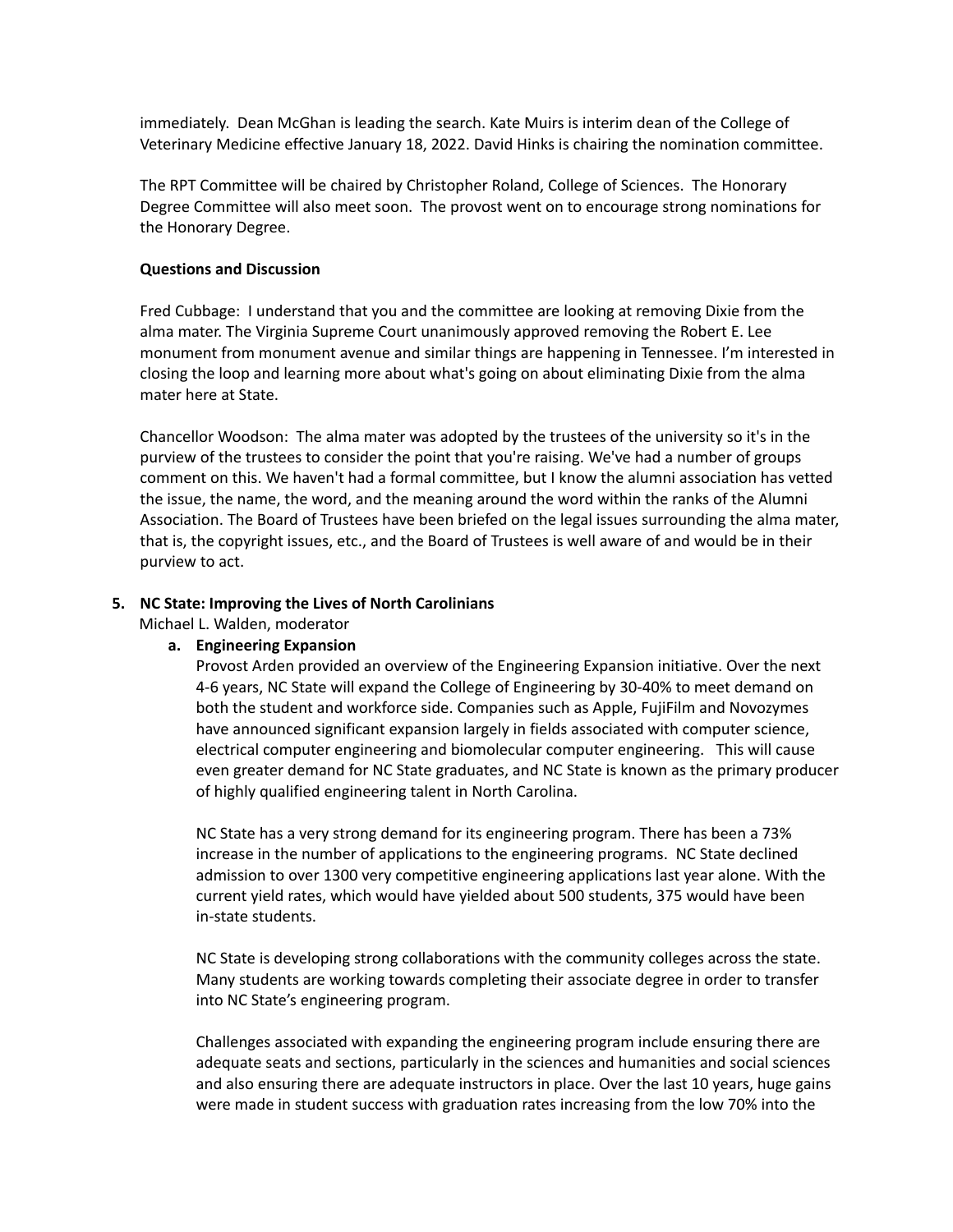mid 80%. Part of the reason for this success is that we work hard to optimize faculty resources and overall university resources per student FTE.

Early estimates show this would require the hiring of an additional 100 faculty across engineering sciences and humanities and social sciences. If a proportion of the new hires are contract teaching faculty, to maintain our scholarship across campus, if the hires are research active tenure, tenure-track faculty, particularly in the sciences, that will require research space and significant startup.

Lastly, the provost announced that the legislature has recognized that NC State is the go-to university for producing highly qualified, highly employable, engineering talent in the region. In the proposed budget there are significant resources that strengthen both NC State's stem pipeline and engineering programs. For starters, giving NC State non recurring resources to allow for the hiring of faculty, even before recurring enrollment dollars kick in, funding of the integrated sciences building and an extensive funding of R&R so that we can update old buildings, such as Dabney and Polk and others, and also develop state of the art buildings for teaching and research to accompany our new integrated sciences building.

Provost Arden also announced that he appointed a working group, which will be led by Marjorie Overton, Senior Vice Provost for Institutional Strategy and Analysis and a professor of civil engineering. The working group will consist largely of representatives from the Provost's office and Charlie Maimone's office, representatives at the College of Engineering and College of Sciences, College of Humanities and Social Sciences, DASA, and others. The first expansion will take place this fall. The full 500 probably will not be admitted the first year, but admissions will be ramped up as capabilities and capacities are increased. This will have a significant impact on the university and is an example of how NC State has a huge influence on economic development of the region and across the state.

Provost Arden made note that the lead engineer at Google is an NC State graduate and two of the top three people at Apple are NC State graduates as well.

#### **b. Economic Development**

*Kevin Howell, Vice Chancellor for External Affairs; Mark Schmidt, Associate Vice Chancellor for University Partnerships*

Mr. Howell began by sharing information about the External Affairs, Partnerships and Economic Development (EAPED) Office and some of the work that his team continues to drive. The External Affairs, Partnerships and Economic Development Office is focused on strengthening existing partnerships on campus, as well as creating new partnerships across the state and the nation. The office is also focused on empowering advocacy with policy leaders on the local, state, and federal level. As more and more leaders change and retire from their elected positions, there is a need to develop new partnerships and friends of the university.

Mr. Howell went on to introduce his colleagues in the EAPED: Julie Smith, Assistant Vice Chancellor; Matt Peterson, Director of Federal Affairs; Tom White, Director of Economic Development and former CEO of the Chamber of Commerce, formerly with the Department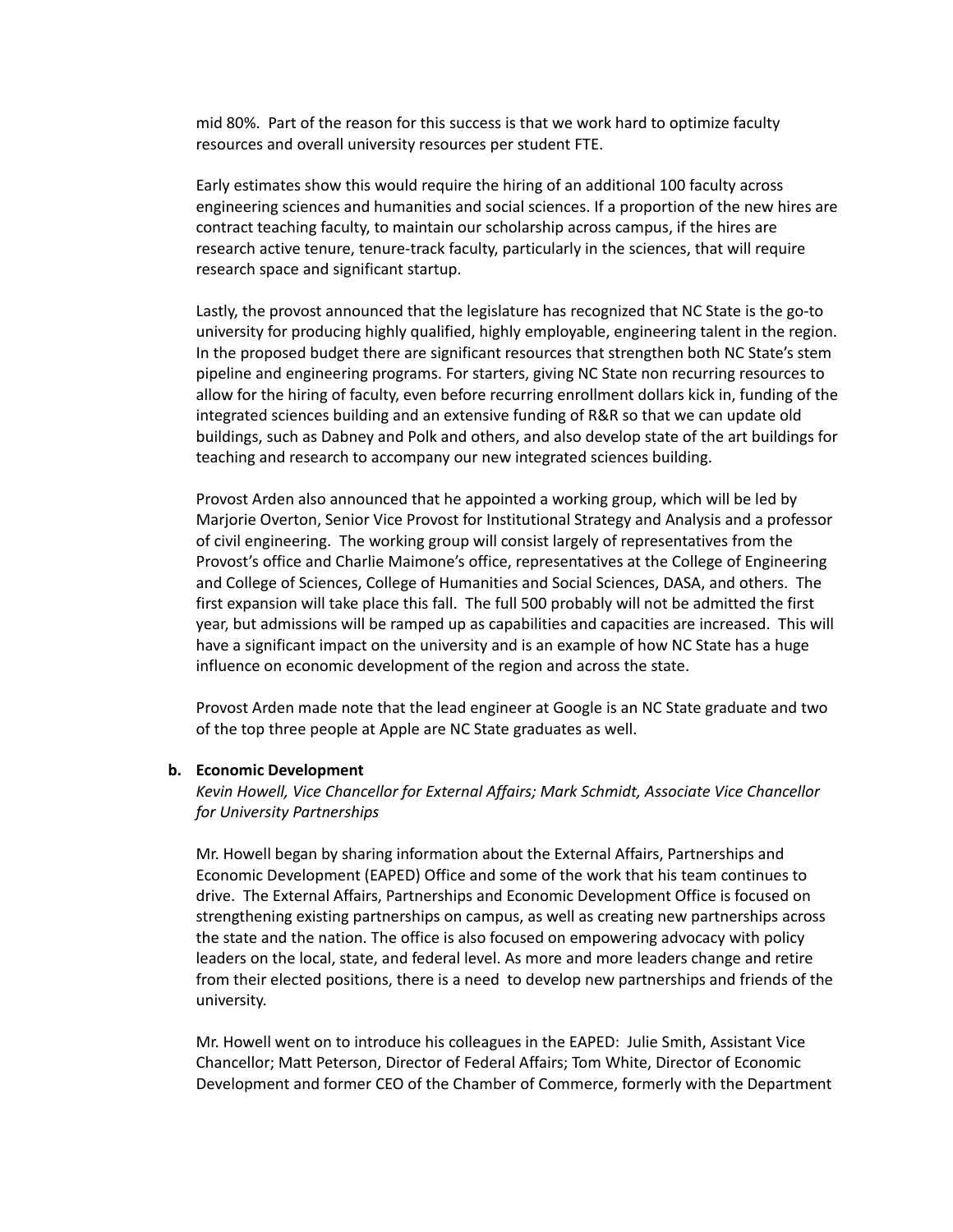of Commerce under a number of governors; Byron Hicks, the new Small Business and Technology Development Center (SBTDC) State Director. Byron is only the second state director in SBTDC's 37 years of service to the state of North Carolina. Leah Burton is the Director of Partnerships and has served 21 years in the Centennial Campus partnership office and was recently named board president of the Association of University Research Parks. Dr. Mark Schmidt, Associate Vice Chancellor for University Partnerships, has spent the last 22 years in the private sector with John Deere where he oversaw the company's university partnerships strategy.

NC State was created with economic, societal and intellectual prosperity in mind. In 2015, the Economic Impact Study showed that NC State University contributed \$6.5 billion in economic impacts to North Carolina. EAPED works with a variety of internal and external constituencies to advocate for NC State in achieving its 3-tiered mission of teaching, research and extension, and engagement.

In 2020, the SBTDC provided service to over 6,000 small to medium sized businesses in North Carolina, including 65,000 hours of no cost advisory services resulting in 10,000 jobs created, \$260 million in capital formation, \$131 million sales increases, 445 new businesses, and \$385 million in government contracts.

Dr. Mark Schmidt, Associate Vice Chancellor for University Partnerships, continued by providing additional information on NC State's partnerships. Where partnerships provide great access to great talent and provide a strong foundation of research to generate new ideas, companies, and jobs across the state. The partnerships office actively focuses on developing partnerships that are inclusive of industry, government and nonprofit and also to consider how to develop those partnerships strategically to go across multiple disciplines. Part of the intent is to give service, not only to the specific needs of the company, but also to consider how companies can develop opportunities, more broadly, to be innovative and how to partner to provide the most impact for the state and beyond.

Dr. Schmidt went on to explain that EAPED's ability to be successful externally and how they partner is also predicated on their ability to be successful internally with partnerships across the colleges including the Office of Research and Innovation and other groups. EAPED has a role in influencing by supporting over 200 different partners across campus including the generation of intellectual property that's yielded over 600 different products, recognizing the ranking of the university to be #2 in licensing and #4 for our share of research, supported by private industry.

#### **c. Faculty Excellence**

*Katharine Stewart, Senior Vice Provost for Academic Affairs*

Dr. Stewart began by acknowledging faculty. "The far-reaching impact of your work is astonishing and every graduate of this institution, with their skills, their preparation for the workforce for civic life, for their personal life, is in huge part a reflection of the experience that they've had in your classrooms. The reason that our graduates are so well regarded in the world is about you and your dedication to them. You are having a huge impact through all other realms of faculty work, your creative contributions, your scientific innovations, your entrepreneurial efforts and your partnerships with community. The work you do in all of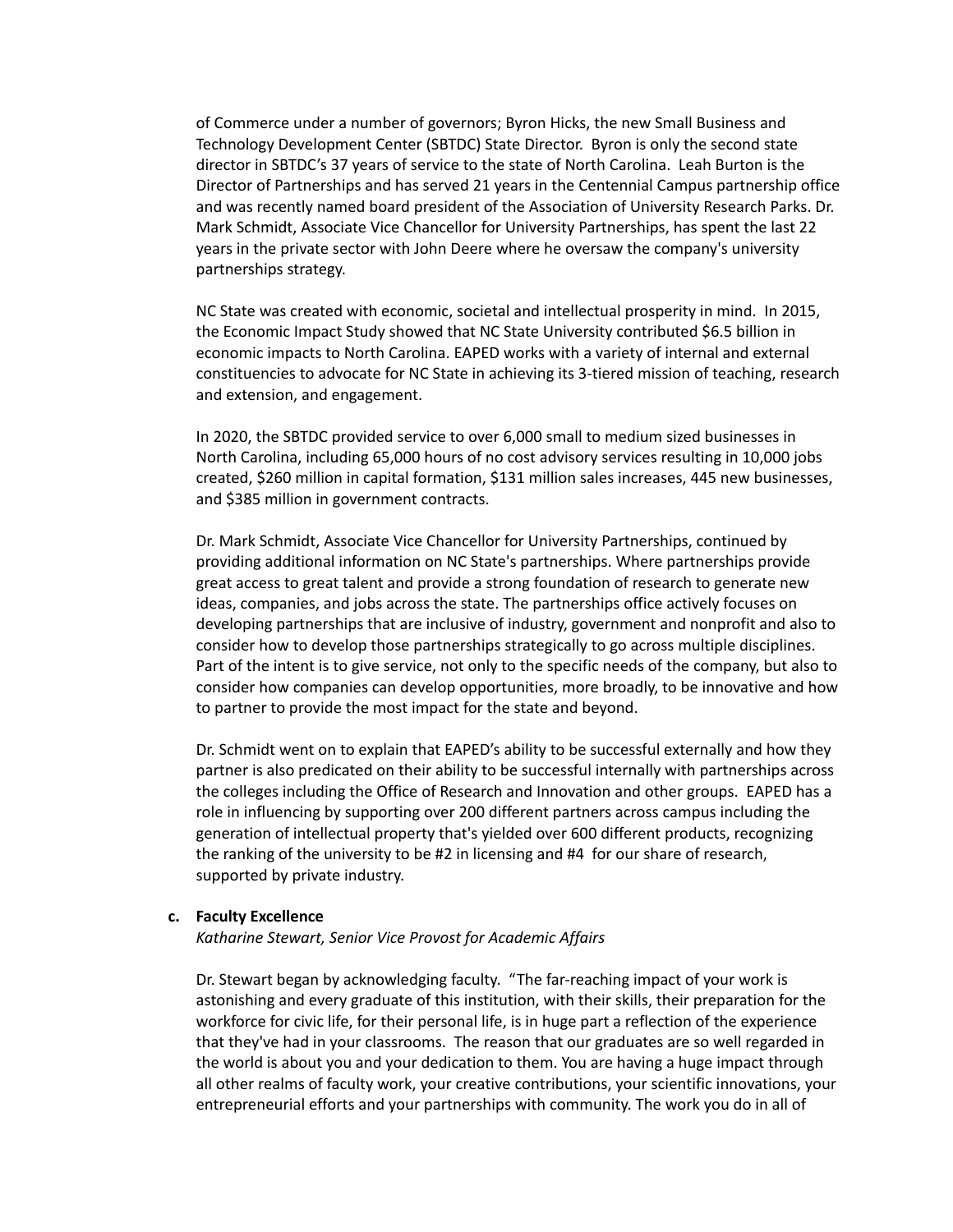these spaces defines a public good, the public good that our university is, not just to the state, but to the nation and the world. You are giving shape to what it means to be a land grant University in the 21st century." Dr. Stewart went on to acknowledge the difficulties and stressors that faculty have had to deal with during the pandemic and despite it all, the faculty have still moved forward and shown the world what a top notch faculty and university can do, even in a pandemic. "That's what it means, in my eyes, to think about faculty excellence."

# **d. Enrollment Growth**

*Don Hunt, Senior Vice Provost for Enrollment Management and Services*

Mr. Hunt forgoed his presentation since most of the enrollment data was covered in Provost Arden's presentation.

### **6. Discussion**

Moderator Walden - NCSU's land grant designation forms the basis for its outreach programs beyond the campus. There are many examples of faculty and students working to help businesses, groups, and institutions addressing a variety of issues in the state. From each of your perspectives, do you anticipate ways this mission will - or should - change in the future?

Provost Arden - When I think about the origins of the land grant mission it is really about giving everyday people the opportunities and tools that they needed to be successful in their day and to make a positive impact on the major societal challenges of the day now. In the mid 1800s, the major societal challenges were to feed ourselves and catch up with Europe in the industrial revolution. And so, hence the early emphasis on agriculture and engineering. As we go forward the reality is that we have a lot more complex challenges that include everything from global health to energy to the environment to global climate change and beyond. The population of the world has changed dramatically in its distribution. Several years ago, for the first time in history, the urban population of the world exceeded the non urban or rural population of the world, bringing all kinds of new challenges with them. So if we stay true to our land grant mission, we will continue to produce engineers and agriculture for us, but we will also make sure that we are addressing the emerging challenges of the day. Most of the challenges are complex and require not just individual technical skills, but interdisciplinary teams of individuals working together. One of the changes that we have been pressed for over the last 10 years is the way that this university continues to address the big issues of the day, and do it by developing interdisciplinary teams focused on problem solving.

Kevin Howell - I don't think the mission changes, but I do believe that the delivery changes in a global economy now. I think that being a land grant university is critical, but with the number of people that we have living in our state and our nation, the piece that changes is the delivery of how we teach it out to the rural areas as well as across the entire state. We can get information to people a lot quicker through technology and other means, so I would totally agree.

Don Hunt - I would concur with all of those statements. I've been traveling out to the rural parts of the state as well to work with community colleges and try to strengthen our pipelines of understanding the barriers of access to education. As you mentioned the internet, high speed internet is going to be critical in this conversation to support our abilities to give access to all. Whatever we can do to speed up that process will be a critical component of our mission as we continue forward.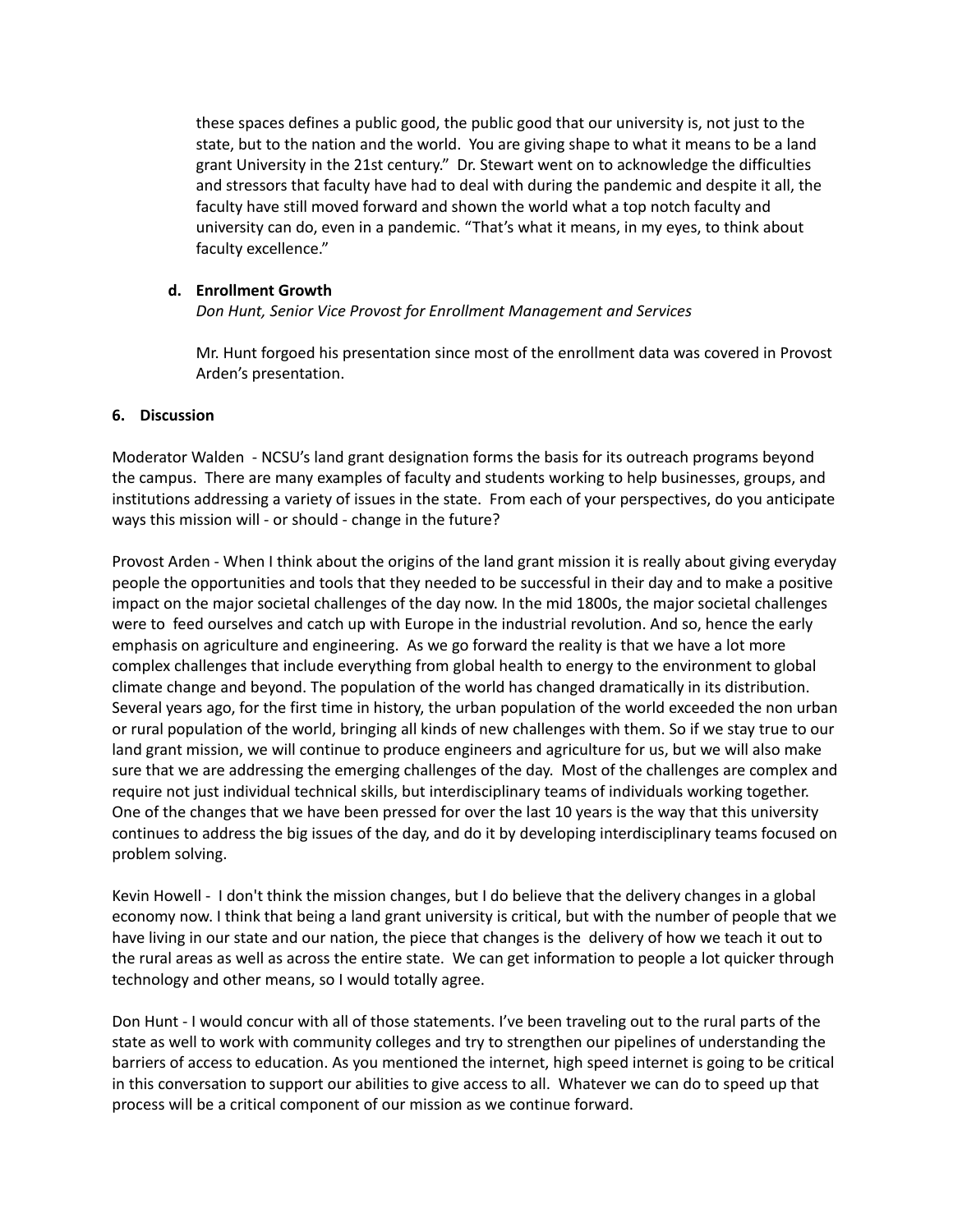Moderator Walden - Having faculty from multiple disciplines and perspectives work together to address issues related to improving the lives of North Carolinians is often very successful. Fortunately, there are on-going examples of this collaboration. If you agree with the multi-discipline approach, what can be done to encourage it?

Provost Arden - As part of our last strategic plan, which encourages interdisciplinarity as one of the major goals, we implemented programs to enhance that. We started the Chancellor's Faculty Excellence Program where we hired over 80 highly research active tenure track faculty into 20 different interdisciplinary clusters. We're continuing that now with the formation of academies. We are looking at making sure faculty are rewarded for interdisciplinary work. There was a time when faculty were discouraged for working in an interdisciplinary manner too early in their careers, and so we changed the reappointment promotion and tenure process, and we made it clear we are working with department heads to ensure that faculty are encouraged and rewarded for working across disciplinary boundaries. The new generation of faculty that will come to us as assistant professors in the last 10 years want to work in this way. I've had numerous young faculty tell me that they chose NC State because of its emphasis on interdisciplinary.

Moderator Walden - I agree with the Provost. I saw that in my department, in the last 10 years of my career, young faculty coming in and they're going in with part of their assignment in their home department and then part of it is in this core issues-oriented field and and they love that. You're absolutely right. The new faculty come in with multi-disciplinary thinking.

Mark Schmidt - I certainly agree with the Provost's position. Through the lens of partnerships, it's been interesting to see that a lot of partners that come to NC State have singular needs, perhaps in one discipline, that evolve over time. It's very rewarding to understand how we can work with them interactively and cooperatively to understand how we build upon those individual needs that are often the gateways for how we interact at first. But then to think about how you build on that, both to expand the partnership, but also to expand the opportunity in the university. I think many more companies these days are also thinking about engagements with universities as ways to solve their more complex problems. In many ways, the biggest problems in the world are multi-disciplinary, so part of that is trying to identify ways to translate the industry need to the university capability. One thing I love about NC State is we have a lot of great capability that does translate the industry need, it's just figuring out the artful way to do that and there's a tremendous opportunity for both sides in that.

Katharine Stewart - Because of where I sit in the university and particularly because of my role in supporting faculty advancement and faculty evaluation, I think a lot about the things that the Provost is saying with regard to how faculty can be successful and be rewarded for interdisciplinary work. Most of my scholarly and teaching career was in interdisciplinary spaces, and what I've learned is that you can't be a good interdisciplinary collaborator if you're not very strong in your own discipline. You have to be strong enough in your own discipline that you can translate it for people who aren't in your discipline and then you can take other people's disciplines and translate it into how you can collaborate with them. It's an enormous effort and faculty should be rewarded for that level of skill and adeptness in their work. That's challenging at the departmental level, because it means the colleges have to really dig in and and talk among themselves about what it means, operationally, for faculty to demonstrate their skill in the discipline in the context of interdisciplinary work and articulating that through promotion standards and PTR standards. Those are the challenges I think we need to continue wrangling with. As our faculty continue to be innovative and doing work in entrepreneurial spaces, how are those things being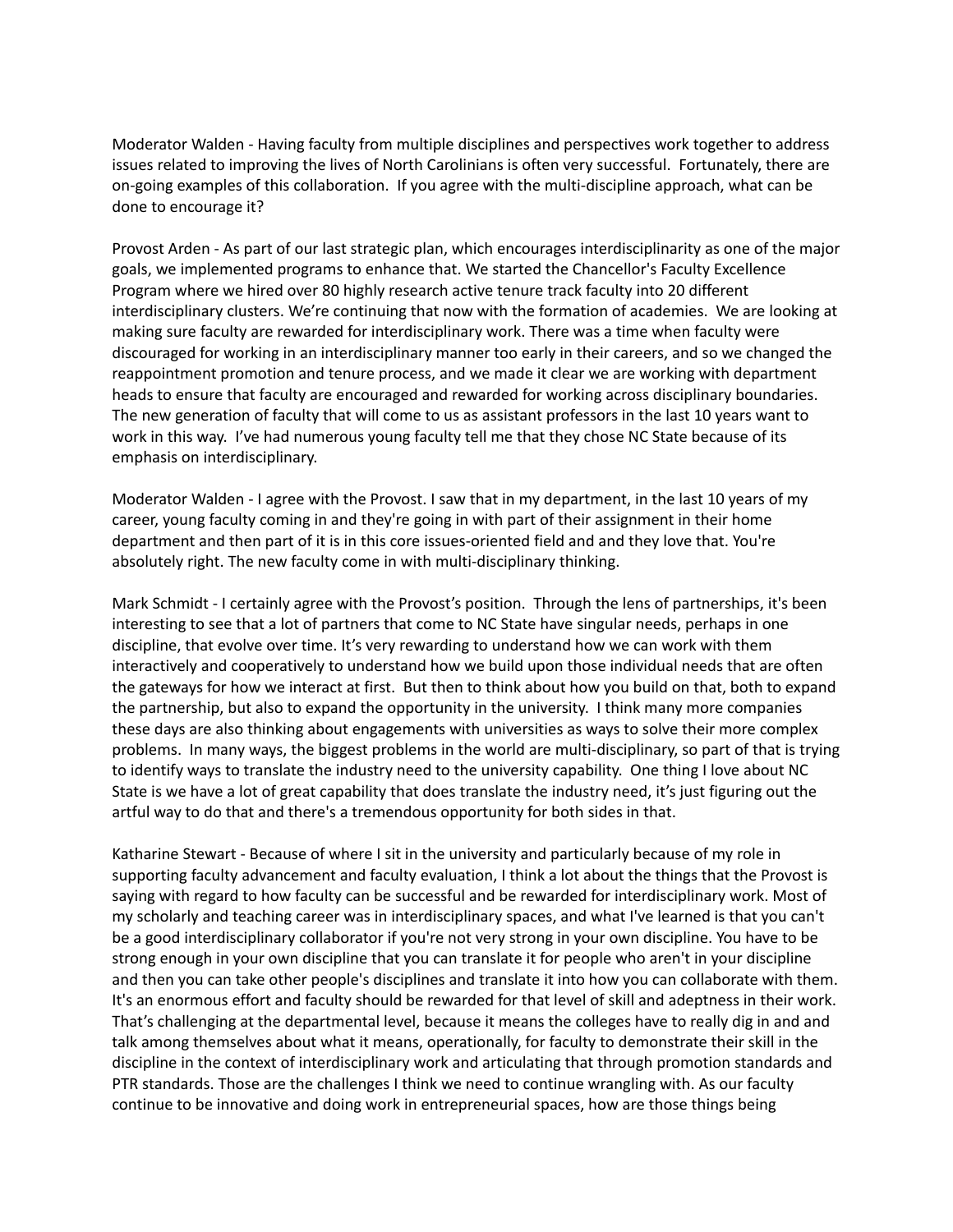recognized in the faculty evaluation process? That's for the faculty to wrangle with. They own those standards, and they need to wrangle with those. When they see that they can have a pathway to full Professor doing that work, they will jump on it with both feet and I'm excited about that.

Going back to the first question about the mission, one of the things that I think we have a unique opportunity to do because of where we sit in the state and our credibility across the state, the interdisciplinary challenges we're facing as a nation and throughout the world, it's not only those big challenges, it's the polarization around those challenges. We are uniquely positioned to help our students think about and engage with our partners about what it means to try to solve these problems and try to reach across those gaps and manage that polarization that is happening in our discourse as a civic society. That's another area that is very important and a pretty powerful opportunity for us as a credible partner throughout the state and the nation.

Kevin Howell - Going back to what Dr. Smith and Dr. Stuart mentioned, companies are coming to North Carolina State and they might be coming into the partnership office for one issue, but by the time that meeting has finished they're asking us about a variety of different issues. Seeing our professors being able to work together, for the private sector and for the economy, it really shows NC State thinking out of the box and coming up with a better long term product in the end. I'm often reminded when companies come to the Partnership office, they have a general idea what they think, but until those professors get in the room and start talking about different issues that they are the experts on, it changes throughout the course. ABB is one of those companies; they are our longest company that's still on our campus and what keeps them here is because they're not only focused on what they started doing, but they're focused on the long term. That doesn't happen without multidisciplinary professors and leaders, working with these companies.

Associate Chair Collins - (Chat question from Keith Edmisten) Keith is interested in learning more about what we are doing about growth in areas other than engineering.

Provost Arden - The reality is that growth in any one of the disciplinary areas across the university is not off the table. We're not in the business of inhibiting growth. Some of the most rapid growth in majors is in the College of Sciences and College of Management. Timing is everything and, at the moment, student demand for engineering majors is extraordinarily high, and particularly, private sector demand for our graduates is incredibly high and projected to grow at an extraordinary rate over the next several years. So we have to be aware of demand on both sides of the equation.

Over the next few years, our highest growth in demand for our graduates will be in the technical disciplines: engineering, sciences, management. For example, in the College of Veterinary Medicine, Dean Lunn has a proposal on the table to grow their enrollment by 25%. The demand is growing dramatically for veterinary medical graduates so we're looking closely at an expansion of 25% in veterinary medicine over the coming years. We have to be demand driven and strategic about it and not go in too many directions at once.

Associate Chair Collins - (Chat question from Michael Reiskin) Shall we be combating vaccine hesitancy, climate change denial, and other non scientific misinformation? Is that part of our mission?

Provost Arden - What's important for institutions such as ours, is to do great science and great science education. There's a line between that and advocacy that crosses in the political fields, and you have to be careful that you make sure that your stakeholders are not alienated by the terms that you use and the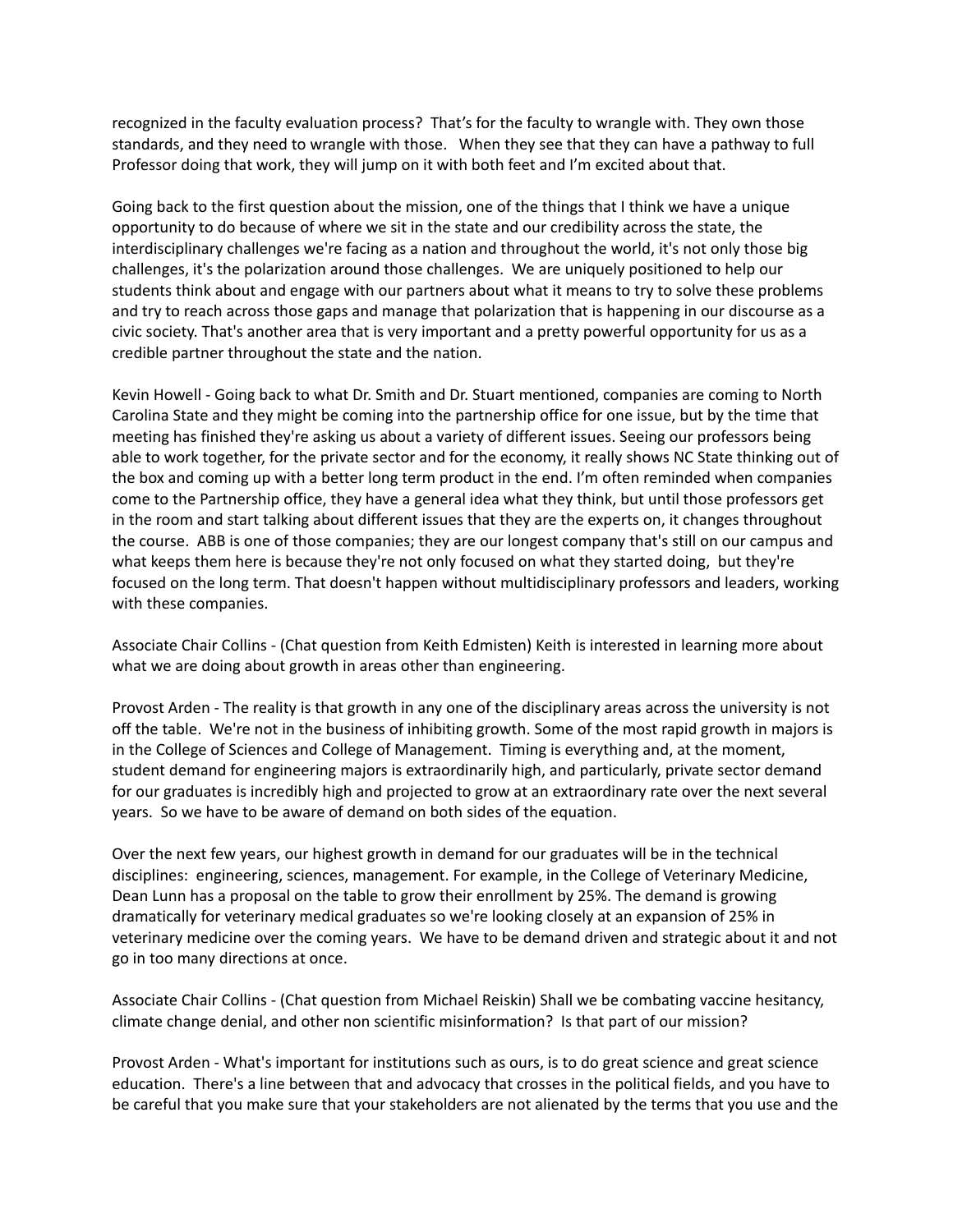labels that you put on things. For example, there's no doubt that climate change is a huge issue. We also know that a very significant proportion of the population and their representatives don't like hearing the words climate change. So when we embarked on this with a consortium to bring faculty together and investigators together across the whole university, we used terms like coastal resiliency and sustainability. As much as we can do in the realm of producing great science, having good science communication, but not get into political labeling, we have a greater chance of bringing folks together working towards a common goal.

Moderator Walden - I agree 100% with the Provost. I've dealt with issues like raising taxes, increasing spending, should we use incentives, etc., and my approach was always to provide information as best I could. I always try to avoid using the word, should. I let my audience decide, whether the audience be students or County Commissioners or in the public arena. Many people in North Carolina look at NC State as a source of information, of studies and findings that they can look at and say, well, this is the closest we can get to the truth.

Kevin Howell - Oftentimes when members of the General Assembly look for expertise, they come to NC State University. It's the credibility, honesty, accurate information, but also having the integrity to go with it and let the facts speak for itself.

Chair Berry-James - (question from Sharon Lupkin) If we are ramping up students and faculty in certain spaces, will there also be a ramp up of staff?

Provost Arden - Yes. When enrollment funds come into the university, one of the issues that we face now is that there is a lag between increasing enrollment and getting the recurring funding. It used to be that we would be funded in anticipation of a projected enrollment increase, and now the enrollment increase that is experienced in one calendar year is not pondered over for the following calendar year. So for those enrollment funds that support the university as a whole, the funds go towards hiring faculty, hiring staff, strengthening dining, strengthening housing, strengthening the library, and strengthening advising across the university. So, yes, we will be looking at the expansion of faculty and staff across the university as appropriate.

Chair Berry-James - (Anonymous question in Q&A) The question is about the current state of salaries for faculty and staff, pivoting to the way in which we recruit and retain faculty, staff and administrators. What does the competition look like, particularly as relocated companies are coming in at higher salaries? Any idea or advice or any approaches to looking at market rates of faculty salaries, staff salaries, administrative salaries, etc.?

Provost Arden - We're at a disadvantage right now. After many years of stagnant salaries and often salaries that were low, to begin with, we're ripe for reaping. Making sure that we can both recruit and retain top talent at every level is going to be one of the critical components of seeing NC State fulfill our goals, and particularly enrollment expansion goals, over the next five or six years. There is some relief on the way in terms of the proposed budget. This is an issue that Chancellor Woodson, Charlie Maimone, and I talk about with others on a regular basis. We worry that we are behind our peers and that it is going to take too long to catch up before we lose key talent. We have to have a multi-pronged approach on this, which includes pushing hard on salary raises, retentions, but also making sure that we look at our community environment on campus and that NC State remains a desirable workplace. Multiple surveys show that that is as important to retention as salary, but we will continue to focus on building our salaries as best we can.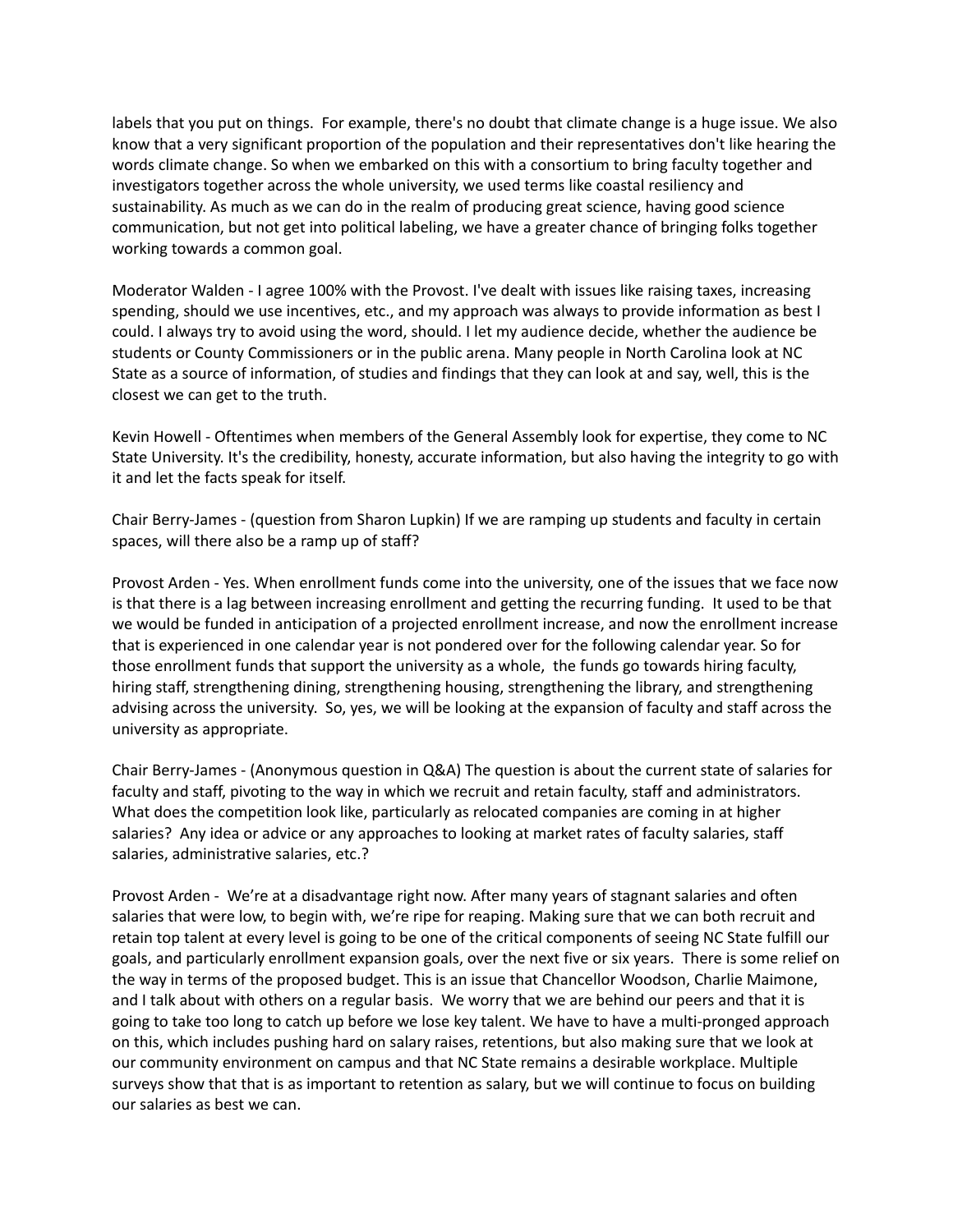Chancellor Woodson - The first issue is getting a budget passed so we have the authority and the resources to give raises. It's not going to be sufficient, we'll have to continue to find strategies to compensate our workforce because we're in a very competitive market for talent.

Senator Carrier - There is great demand for well-prepared teachers. We have an important opportunity to support our state in this area of K-12 education. How can we move forward to meet these needs, especially in these challenging times in our state?

Chancellor Woodson - Certainly there are opportunities for key areas of the university to grow to meet those needs. I think we've achieved a record enrollment this year in the College of Education and that's a good sign, because in recent years we've had some supply challenges of having sufficient interest in education. Hopefully the tide is turning on that.

Walter Robinson - From Spring 2021 numbers, about 8% of the undergraduates in engineering identify either as Black or 2 or more races. How can the expansion of engineering be used intentionally to increase the diversity of our engineering graduates?

Chancellor Woodson - Walt Robinson accurately and, importantly, points out that any growth at the university is an opportunity for us to make sure that we have a diverse and inclusive university and grow the pipeline of underrepresented students at our university. The industries that hire our graduates are demanding a very diverse workforce as well, so it's great on the demand side. We have an opportunity through increased enrollment to continue to plug away at our diversity goals and make sure we're doing everything we can to recruit underrepresented students in fields like engineering and science and technology, etc.

Chair Berry-James - Henry Schaefer asked a question about the way in which we're interacting with North Carolina A&T to assist in improving its reputation. Our Chancellor had pointed out that our primary partnership is in cooperative extension with North Carolina A&T, so there are partners in 100 counties. We're strong partners in the area of agricultural research with shared facilities and grants, and there are partnerships that occur in other areas, given that we have 100 counties.

Chair Berry-James thanked the moderator, Michael Walden, and the panelists for the opportunity to engage in a meaningful conversation particularly as we focus on improving the lives of North Carolinians.

# **7. Old Business**

**a. Academic Policy Committee -** Co-Chairs Lisa Bass-Freeman & Paul Williams Senator Williams reported on the two Issues of concern that the Academic Policy Committee is discussing, one of which has been resolved. The committee is currently working on resolving an issue that came from a faculty member in CHASS pertaining to the diversity requirements in CUE. The committee met with Darby Orcutt. Next week the committee will meet with Denicka Scott and Brett Smith to gather information.